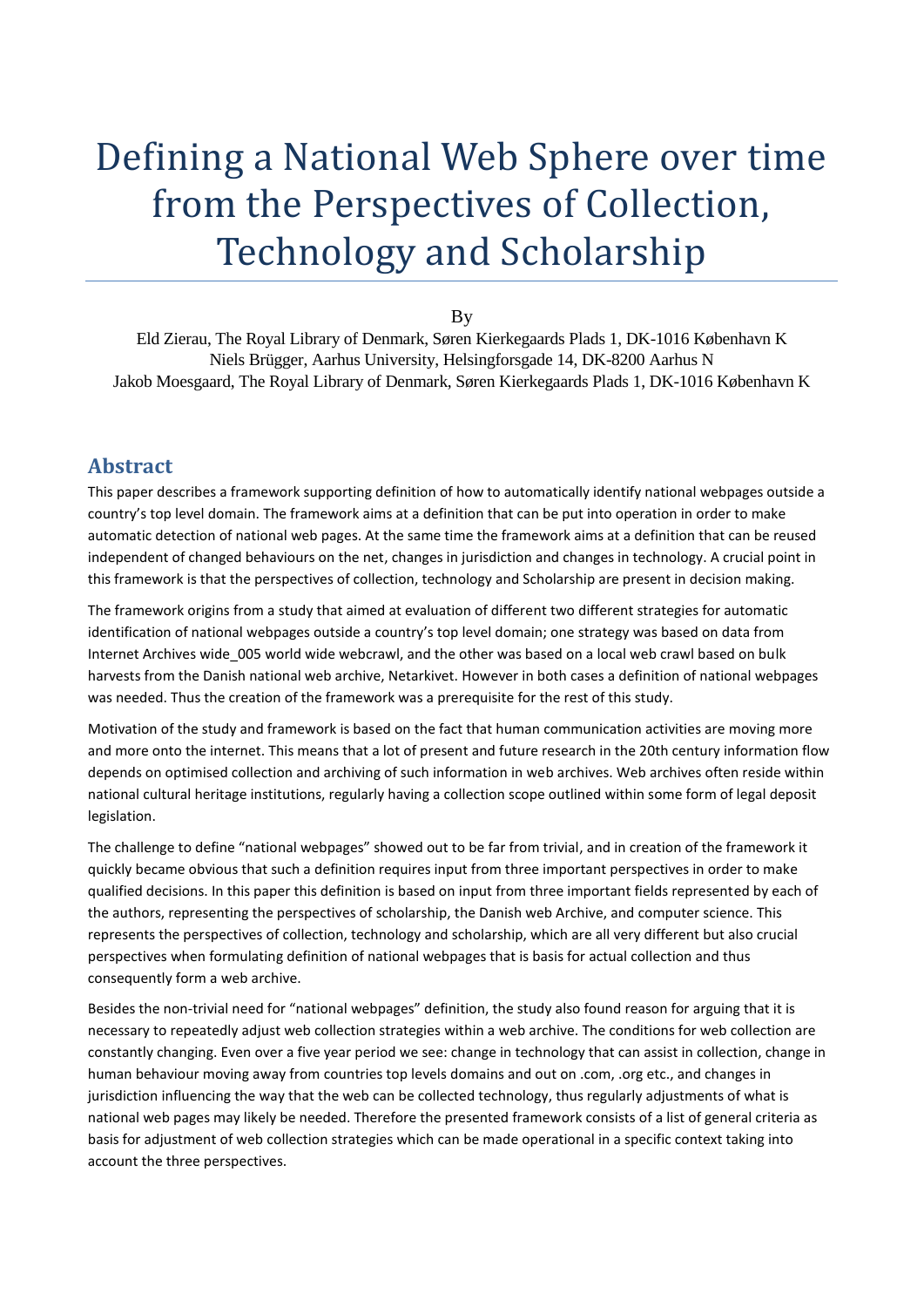## **Introduction**

Web archiving contents has in the last decade become increasingly important for research, as the human communication activities are moving more and more onto the internet. Thus, a lot of present and future research in the 20th century information flow depends on proper collection of the World Wide Web.

This paper will argue that the lessons learned during the last decade points at the need for repeated adjustment of collection strategies. Optimal web collection strategies need adjustment according to technical evolutions and change behaviour in use of the internet. The paper argues that three perspectives are needed in such evaluations, namely the *perspectives of collection, technology* and *scholarship*. Each of these perspectives is represented by each of the authors.

The motivation for the research presented here has emerged from a need to define a national web sphere, as the basis for a larger research project: the WebDanica project<sup>1</sup> which investigates two strategies for *automatic* collection of web material outside the .dk *ccTLD*, one strategy inspired by the Czech web archive [14] and one strategy using the Internet Archive world wide webcrawl [7].

This paper also sketches a general approach to define and maintain strategies of how to collect relevant web material as automatically as possible over time. The focus is national heritage as the responsibility to provide access to web archives is often defined on a national basis<sup>2</sup>, where a nation states risk abandoning parts of the national cultural heritage [2].

Automation is needed in order to overcome the challenge of the size of web collections which is too large to be collected manually. This is also evident from work in the ever growing International Internet Preservation Consortium (IIPC) [6]. New countries continuously join IIPC as consequence of a growing awareness of the importance and challenges in automated collection of the internet. Frequent collection is needed in order to catch web materials that are volatile<sup>3</sup> and therefore quickly disappears [4].

During the last decade there have been made many technical adjustments to harvests of the internet as the technology evolved. For example harvest challenges for Flash. New technical challenges are constantly emerging as the technology evolves.

Collection strategies also need adjustment due to changing internet user behaviour. There are today evidence that there is a continuous growth in size and change in contents of outside-ccTLD [10], e.g. a lot of activities have moved out of country code Top Level Domain (*ccTLD*) (e.g. .uk) and into more international TLD (e.g. a political party's Facebook.com page or country specific like www.slovakia.org). Another example is the emergence of the so-called social media domains such as Facebook, YouTube and Flickr. Such domains will not be part of a nation's *ccTLD*, but contains sub-domains which can be considered.

**<sup>.</sup>**  $1$  This project is partly financed by the Danish Ministry of Culture

 $2$  E.g. IIPC members coming from web archives located at national organisations.

<sup>&</sup>lt;sup>3</sup> Examples are MySpace [\(http://www.telegraph.co.uk/technology/10173232/MySpace-users-threaten-to-sue-after](http://www.telegraph.co.uk/technology/10173232/MySpace-users-threaten-to-sue-after-years-of-blogs-deleted.html)[years-of-blogs-deleted.html\)](http://www.telegraph.co.uk/technology/10173232/MySpace-users-threaten-to-sue-after-years-of-blogs-deleted.html), and Snapchat [\(http://en.wikipedia.org/wiki/Snapchat\)](http://en.wikipedia.org/wiki/Snapchat) which deletes contents after use.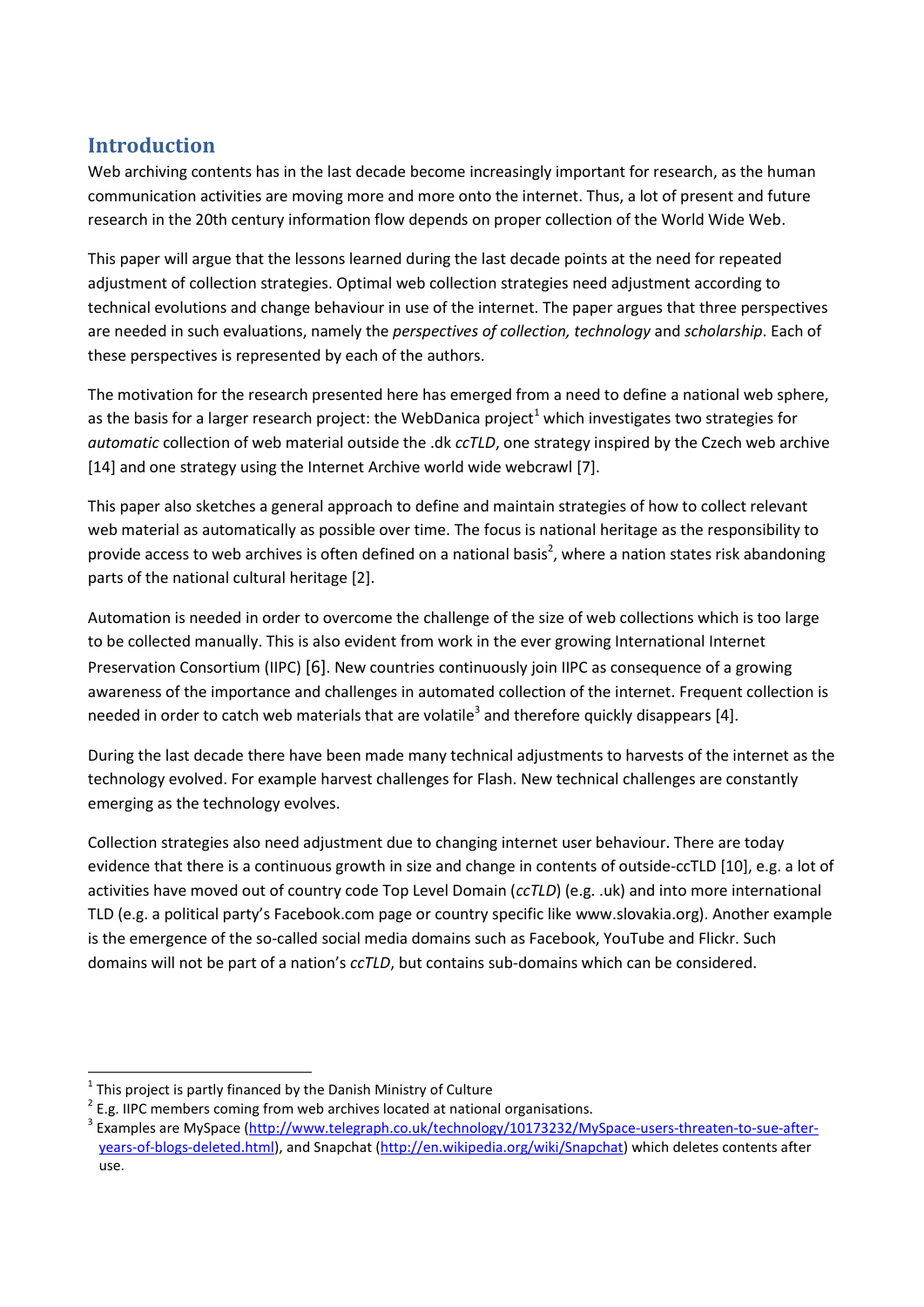### **Basis for Defining a National Web Sphere**

The national part of the World Wide Web is here called the national web sphere. A web sphere is: "not simply a collection of web sites, but as a set of dynamically defined digital resources spanning multiple web sites deemed relevant or related to a central event, concept, or theme" [11], and here the theme is the country [2]. The national web sphere is in two parts: one part within the *ccTLD* and one part outside the *ccTLD* (*outside-ccTLD*) as illustrated in figure 1.



**Figure 1:** A national web sphere - and its parts

The *outside-ccTLD* is becoming increasingly interesting when defining a national web sphere. In the early age of internet collection, the focus for national institutions has been the within the country code Top Level Domain (ccTLD), but today there is a common awareness that there is a lot *outside-ccTLD* for a country. For example in France, it is estimated that materials from the .fr TLD only represent 33% of the total French web sphere ([13] page 9). An even stronger reason for the interest is that there is evidence that it is in continuous growth in size and change in contents of the *outside-ccTLD* [10]. One of the major reasons for this is that increasingly more information is published via what is often termed social media (e.g. Twitter and Facebook), other national TLDs (e.g. .se, .no) or other generic TLD (e.g. .com, .info, .nu and .org).

Defining a National Web Sphere has been subject for studies for different countries with different approaches. In 2008 the Czech web archive documented their suggestions in the paper "Identification and Archiving of the Czech Web Outside the National Domain" from 2008 [14].

When debating how to define a national web sphere, it has to be acknowledged that a country's web sphere does not exist as such in itself. Therefore, it is important to reflect critically upon how a national web sphere definition is constructed. The claim here is that the following three perspectives must be represented to contribute to the final decisions on what is actually included in the web archive's coverage of a national web sphere:

• *The Perspective of Collection* is usually represented by person(s) responsible for a web archive collection, and ensures that the web archive fulfils its purposes. These purposes are e.g. concerned with the requirements for collection scope and sustainable which can origin from public laws and regulations as for example a legal deposit law.

The challenges in web archiving makes compromises necessary, and it is usually in this perspective that other perspectives as well as available resources (economy, labour or technology) are taken into account in order to make the final strategies.

• *The Perspective of Technology* is concerned with the computer science aspects giving technical possibilities and limitations as well as changes in these over time as a consequence of technological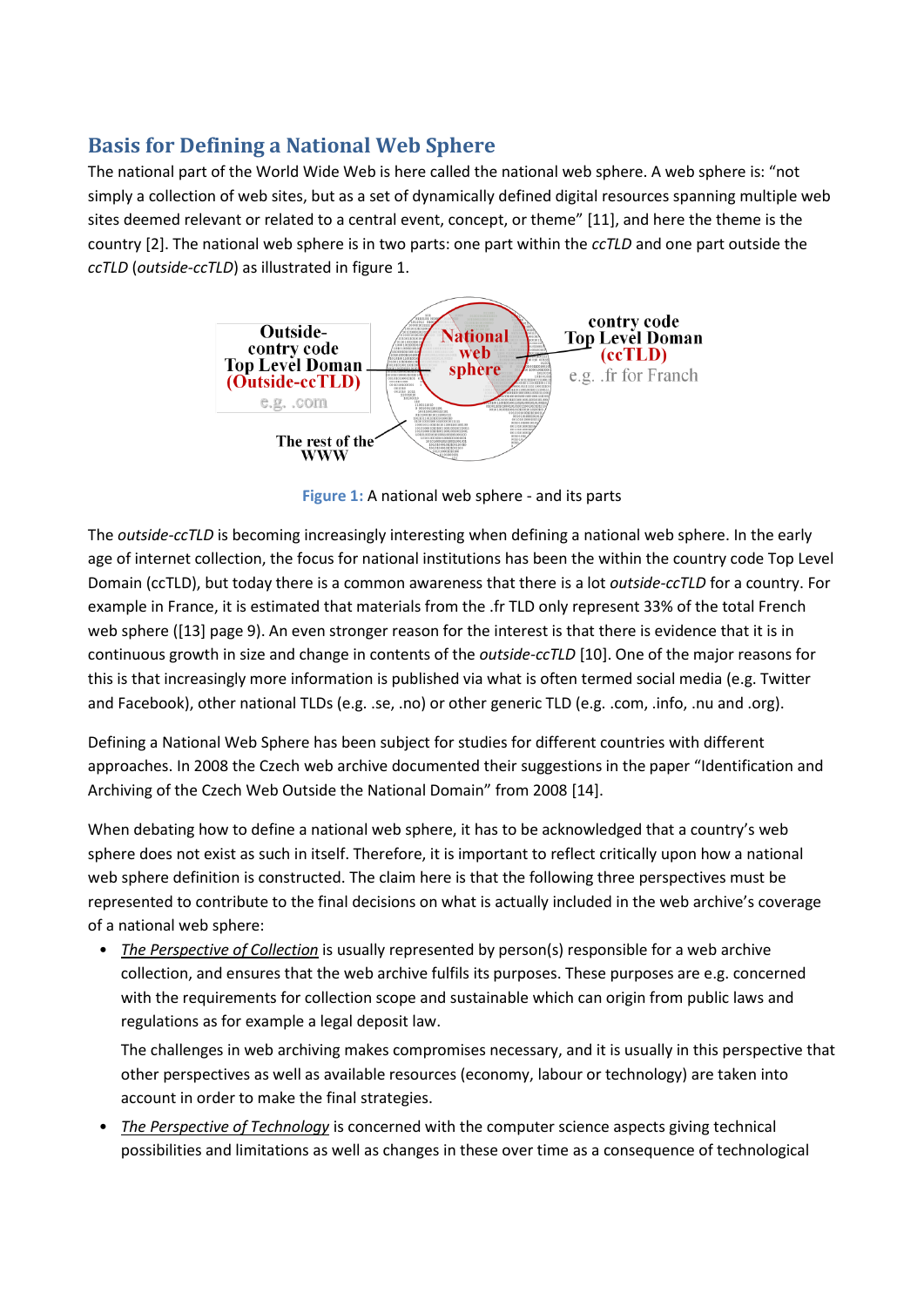evolution. The perspective covers technical aspect of collection, but also challenges with preservation and access, since these parts of a web archive are likely to be interdependent [8,15].

For collection of the national web sphere, an obvious area of interest lies where technological limitations are imposed on web archiving and harvesting. Examples that have caused challenges are Flash, streaming and java-script based webpages [9].

• *The Perspective of Scholarship* is concerned with the concept of the national web, and use of the national web for present and future research and audiences. Researchers, with this perspective, can contribute with input to decisions on selection of strategies by arguing for adjustments of collection strategies based on scientific needs to be able to answer typical research questions.

In order for scholars to use the web archive, there are also many requirements for access to different facets of web archive material, e.g. viewing a webpage, linguistic analysis on the full web archive, limited material from a narrow time interval, or subject oriented parts.

The choice of these three perspectives follows a long tradition by which national libraries define what is national by involving both the *perspectives of collection* and *scholarship*. As regards the digital national library the *perspective of technology* needs to be included as well.

The Figure 2 illustrates that the *perspectives of collection* and *technology* are limiting the scope of the national web sphere, which relates to the resource limits (for collection) and technological challenges. On the other hand, the *perspective of scholarship* is seen extending beyond both of these in defining the national web sphere. The reasons for this are that researchers would like to have as much material to choose from as possible, and their interests may go beyond the national. However, this material may not be considered 'national' in the perspective of collection. None of the perspectives are illustrated to cover all, since we cannot claim to know all web material.



**Figure 2:** Union of the three perspectives

Compared to the *perspectives of collection* and *technology*, the *perspective of scholarship* is different in terms of time in the sense that the delimitation of a nation's web is always made post festum in relation to the web archive. This means that in many cases the criteria for delimiting the nation's web sphere will follow the criteria already used by the web archive. Therefore even after the interpretation of e.g. a legal deposit law, there can be discussion as to what to discard, and what is in danger of being missed.

As the very basis for a web archives' existence is the use of a web archive, wishes for access are relevant for *the perspective of collection*. Although access is not directly linked to a web sphere definition, it has high influence on costs and technology platform, thus it may very well have significant impact when prioritizing resources and deciding on metadata and technology in *the perspectives of technology* and *collection*.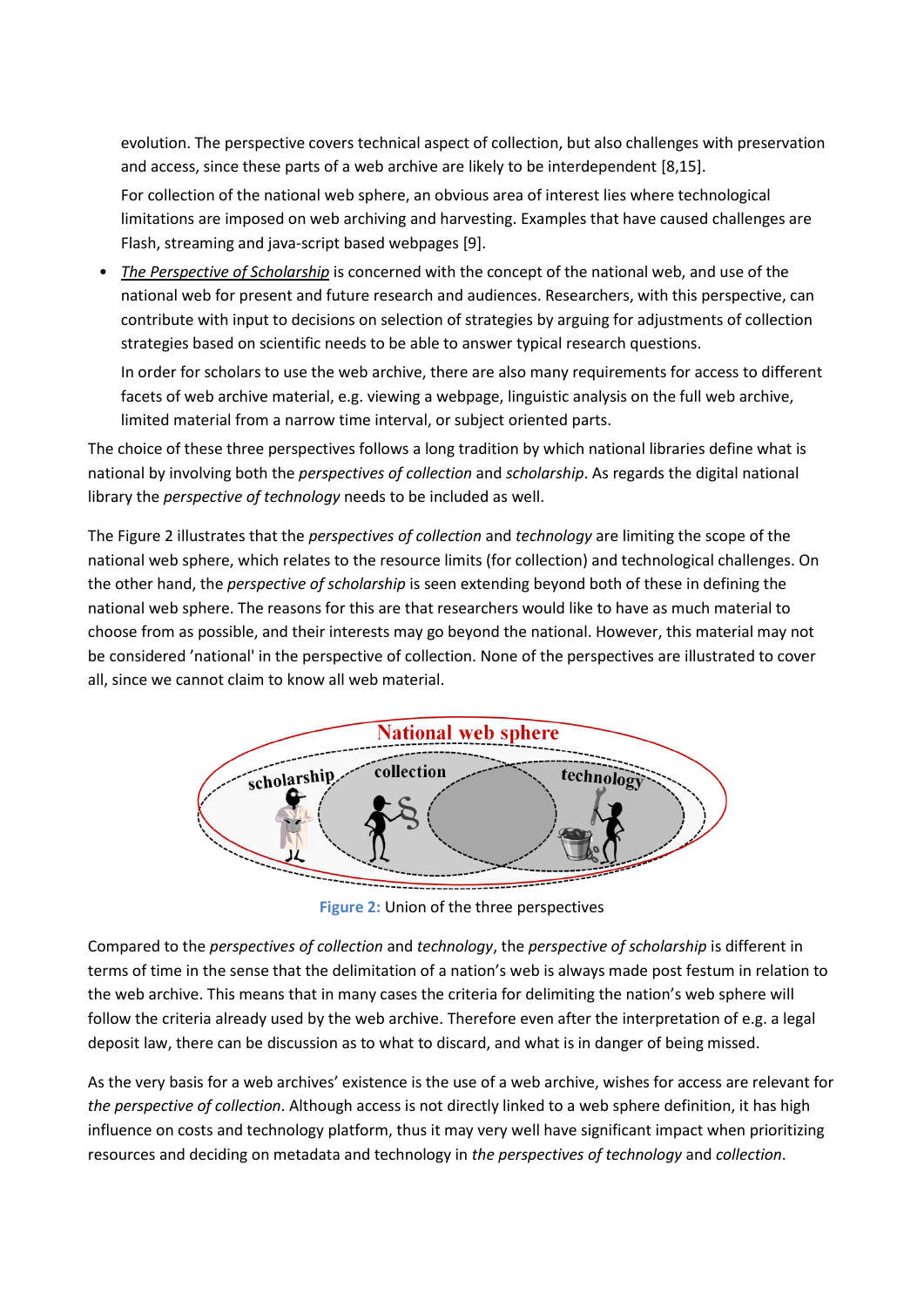# **National Recognition Criteria**

This section discusses general recognition criteria which can be used as basis for evaluating which and how to include criteria when defining what is within a national web sphere at given point in time, evaluated from the three perspectives.

The criteria originates from different sources: *known practices* that are already in use in different countries either in manual or automatic form, *former Czech suggestions* as mentioned earlier [14], *language recognition* practices from computer science used by e.g. for the Olympic game collection 2012 [1], *FRBROO reference parts* [5] and *brainstorm* on possible future practices listed from a brainstorm between the representatives<sup>4</sup> of the different perspectives. Each of the criteria was formulated generally in order to be able to fit any country. They roughly cover the following topics:

- *ccTLD* which is the traditional criteria based on a country's TLD
- *Language criteria* such as language recognition (e.g. N-gram analysis[3], special characters etc.)
- *National icons* e.g. corporate body, person, places, concepts or physical things like a famous painting
- *Pointers to country* e.g. use of standard country codes (in mail, phone numbers, or URL), IP-address in country, links to *ccTLD* etc.
- *Events* which for example could be a national election

There will be different possibilities for implementation and automation of these general criteria depending on the country (e.g. internet usage<sup>5</sup> and language) and present technology. This has also been the case for the WebDanica project looking at Denmark. Note that the criteria calculations are independent of the manifestations of data they are based on, e.g. in elements of a webpage. For example, text can be found in the URL, the html, in text from e.g. a PDF file, from an image, transcribed sound, in a video etc. Thus the criteria are independent of new sorts of elements that may appear on the internet in the future.

The combination of criteria is important in order to get an optimal automatic detection of material from the *outside-ccTLD*. Many of the criteria have shown out to be vague on their own in practice. However in combination with other criteria a vague criterion can strengthen automatic decision on whether a webpage belongs to a national web sphere. An example of a dedicated combination is the language recognition which becomes stronger if combined by recognition of distinguishable national words [12].

Analysis of the criteria showed out to help in optimization of costs in the WebDanica project. Originally, the project was supposed to run on 365 TB of data from Internet Archive. However, only the URLs, html and links were used in the calculation. Thus by deriving this information the amount of data could be reduced to 37 TB and consequently cost reductions.

In evaluation, representations of the three perspectives are crucial, since changes are very likely to be represented in the three perspectives. For instance, enhanced technology or limits for new technology (e.g. for sound, image, or emulation) will be represented by the *perspective of technology*, changes in funding and jurisdiction (e.g. public access, cut in preservation budgets) will be represented by the *perspective of collection* and trends and limits for present and future research (e.g. changed behaviour) will be represented by the *perspective of scholarship*.

 $\overline{a}$ 

 $4$  Group of the authors extended with other specialists.

<sup>&</sup>lt;sup>5</sup> See e.g.<http://www.internetworldstats.com/stats.htm>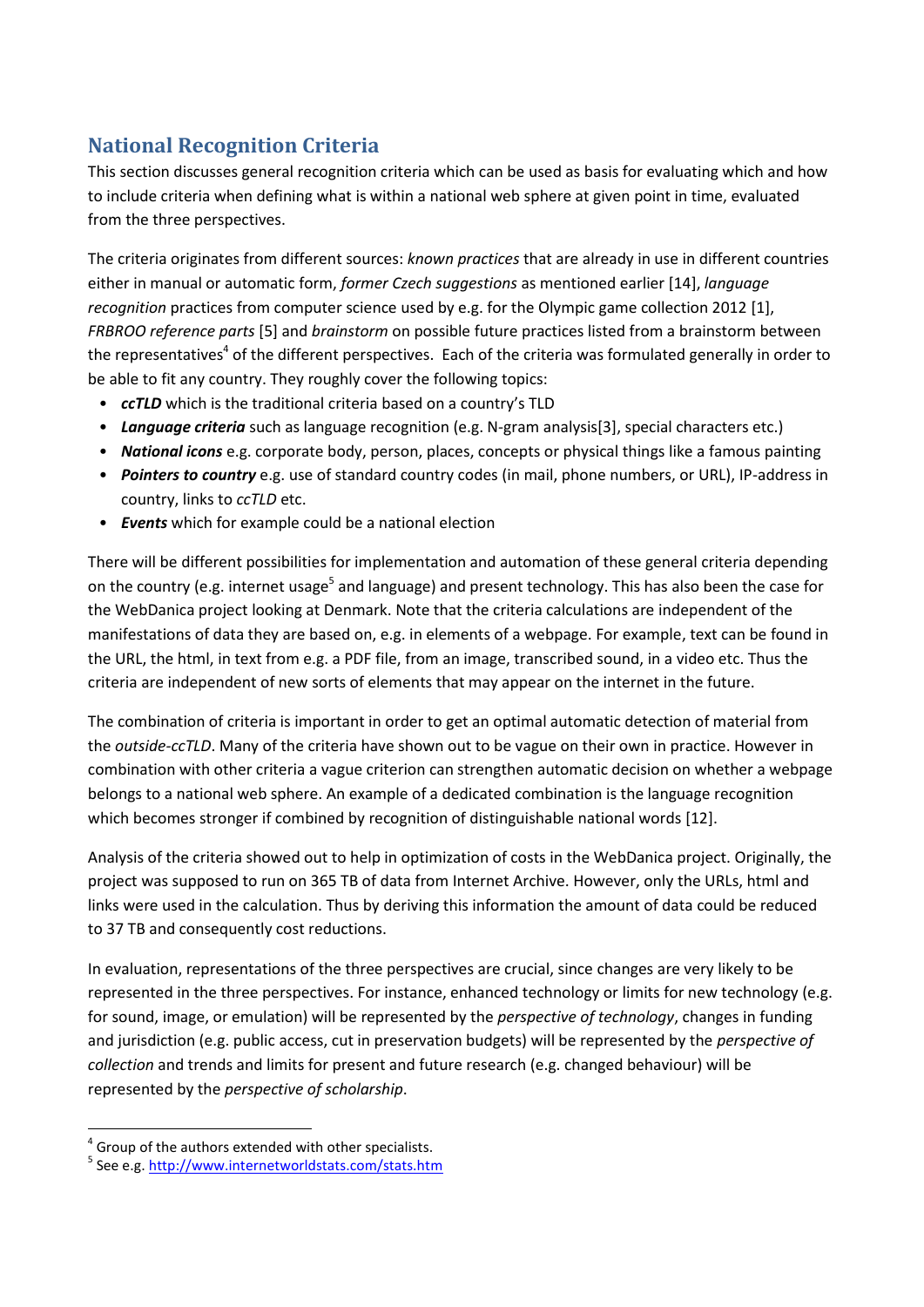## **Discussion and Further Work**

Some may claim that a national web sphere is not meaningful when considering the current level of globalization. However, without the idea of a distinct national web sphere, national cultural heritage will be lost.

Having general criteria, as defined in this paper, can help in defining how to collect (and construct) a national web sphere. However, having general criteria can also lead to an assumption that different national web spheres are readily comparable. In making such comparisons, it should be noted that there are many different local circumstances in any web sphere, for example the legal framework restricting collection strategies etc.

Another difference between national web archives might be the *perspectives of collection*, *technology* and *scholarship*. Particularly the perspective of collection may differ a lot due to legal or cultural differences, budgets and the formerly mentioned possibilities for collection of the national web sphere. The *perspective of scholarship* might also differ, for example due to different research cultures, or differences in the national culture regarding behaviour on the internet. An example of behaviour that differs between countries is the use of Facebook, which can be higher for some countries than others at different points in time. Another difference can be additional expenses, for instance if sound and images are included in search material.

Evaluation of selection strategies is needed, but there is at this stage no guideline for establishing such procedures. Similar issues arise when the *perspective of scholarship* is included in the decision setup, and whether it can rely solely on triggers for changes or should be considered periodically. Such guidelines still remain to be evolved.

# **Conclusion**

This paper has presented an approach to reach a general definition of a national web sphere as the potential material for a national web archive, to cover national heritage, and be basis for future research. It has been argued that there are three perspectives that need to be taken into account in the decision making regarding strategies for automatic collection of the *outside-ccTLD* material, namely:

- The *perspective of collection* concerned with ensuring that the requirements for collection scope are fulfilled, covering legal framework, resources, needs and technology.
- The *perspective of technology* concerned with the technical possibilities and limits in connection with collection and sustainable access of the collection.
- The *perspective of scholarship* concerned with the concept and contents of the national web sphere for present and future research and audiences.

The paper has argued for the usefulness of a general list of criteria and mentioned a range of compromises to be taken from each of the three perspectives, in order to achieve the optimal possible automated collection practice for future web archive expansion.

Finally the paper has pointed to the importance of regularly reviewing of pre-conditions from the three perspectives, e.g. to catch changes in legal framework, in use of the internet and new technology to collect, preserve and give access to a web archive.